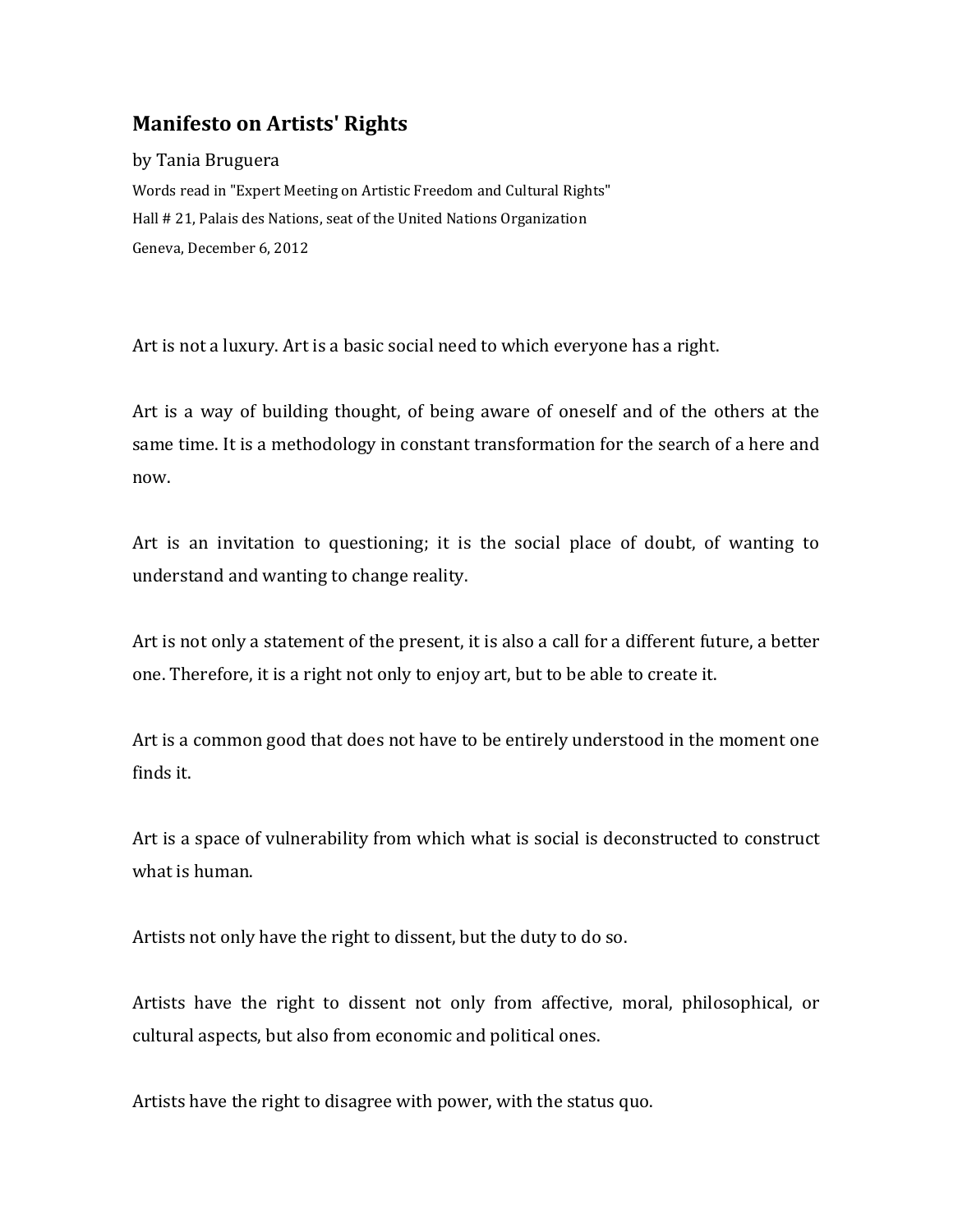Artists have the right to be respected and protected when they dissent.

The governments of nations where artists work have the duty to protect their right to dissent because that is their social function: to question and address what is dificult to confront.

Without the possibility to dissent, an artist becomes an administrator of technical goods, behaves like a consumption manufacturer and transforms into a jester. It is a sad society where this is all social awareness creates.

Artists also have the right to be understood in the complexity of their dissent. An artist should not be judged first and discussed later. Artists should not be sent to jail because of proposing a "different" reality, for sharing their ideas, for wanting to strike up a conversation on the way the present unfolds. If the artist's proposal is not understood, it should be discussed by all, not censored by a few.

If one publicly expresses and evinces ideas in a different way from that of those in power, governments, corporations and religious institutions too easily declare that one is irresponsible, wanting to use guilt and incite the masses to violent reactions as their best defense strategy, instead of processing criticism and calling for public debate. Nothing justifies the use of violence against an idea or the person suggesting it.

Governments have the duty to provide a space for self-criticism in which they are accountable for their actions, a space where the people can question them. No government is infallible; no human being --even if elected-- has the right to talk for all the citizens. No social solution is permanent and it is the artists who have the opportunity and the duty to suggest the imagery of other social alternatives, of using their communication tools from a space of sensitive responsibility.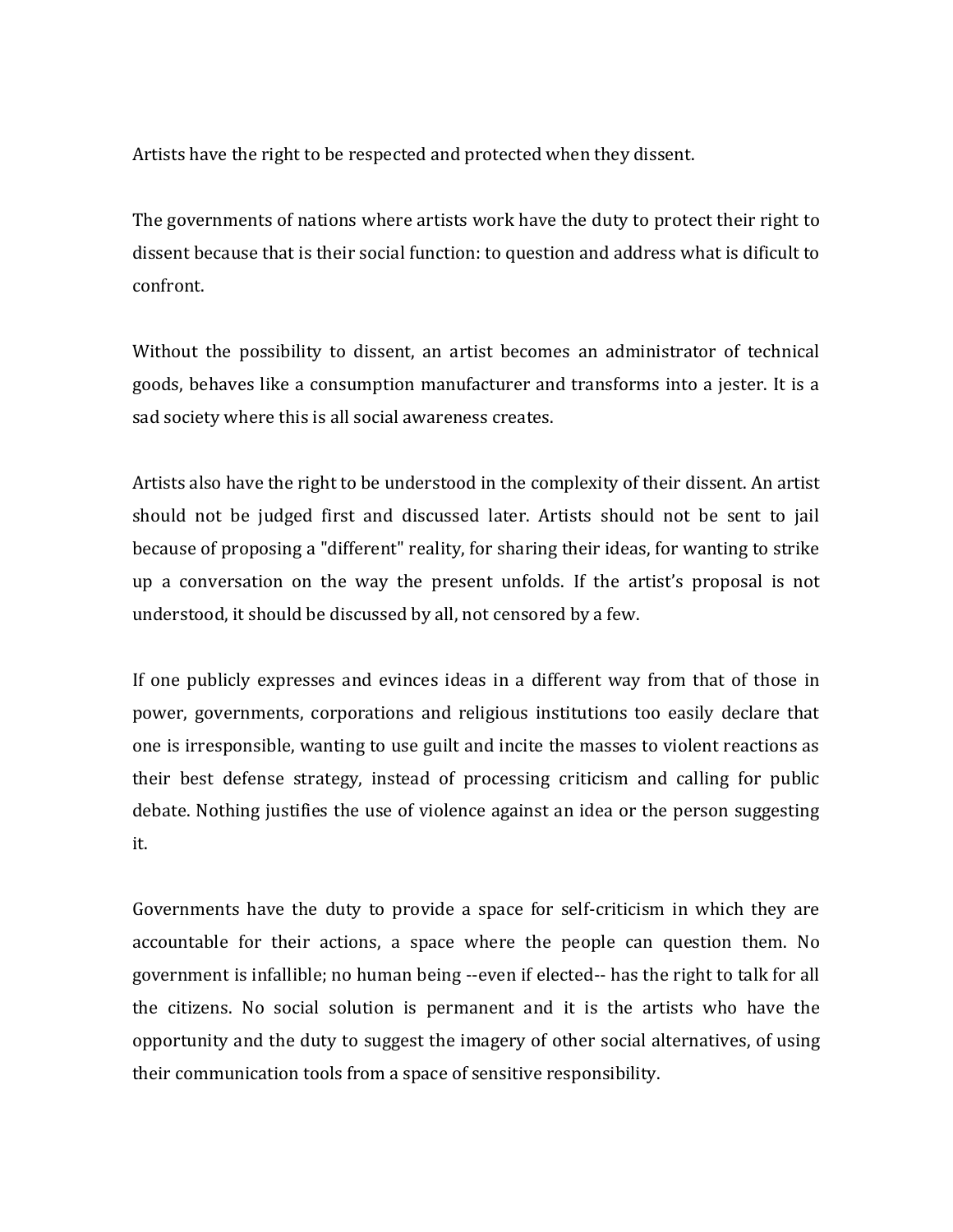Artists suggest a meta-reality, a potential future to be experienced in the present. They suggest experimenting a moment which has not yet arrived, a situation of ¨what if that were this way.¨ Therefore, they cannot be judged from spaces in the past, from laws trying to preserve what is already established.

Governments must stop fearing ideas.

Governments, corporations (today they are like alternative governments), and religious institutions are not the only ones with a right to build a future; this is the right of citizens, and artists are active citizens. That is why artists have the right and the responsibility not only to think up a different and better world, but to try to build it.

Artists have the right to be artivists (part artists/part activists), because they are an active part of civil society, because art is a safe space from which people can debate, interpret, build, and educate. This space must be defended because it benefits us all: art is a social tool.

Governments should not control art and artists. They should protect them.

Artists have the right not to be censored when gestating their work or during the research process of conceiving it. Artists have the right to create the work they want to create, with no limits; they have the duty to be responsible without self-censorship.

Society has the right to have its public spaces as spaces for creativity and artistic expression, since they also are collective spaces for knowledge and debate. Public space belongs to civic society, not to governments, corporations, or religious institutions.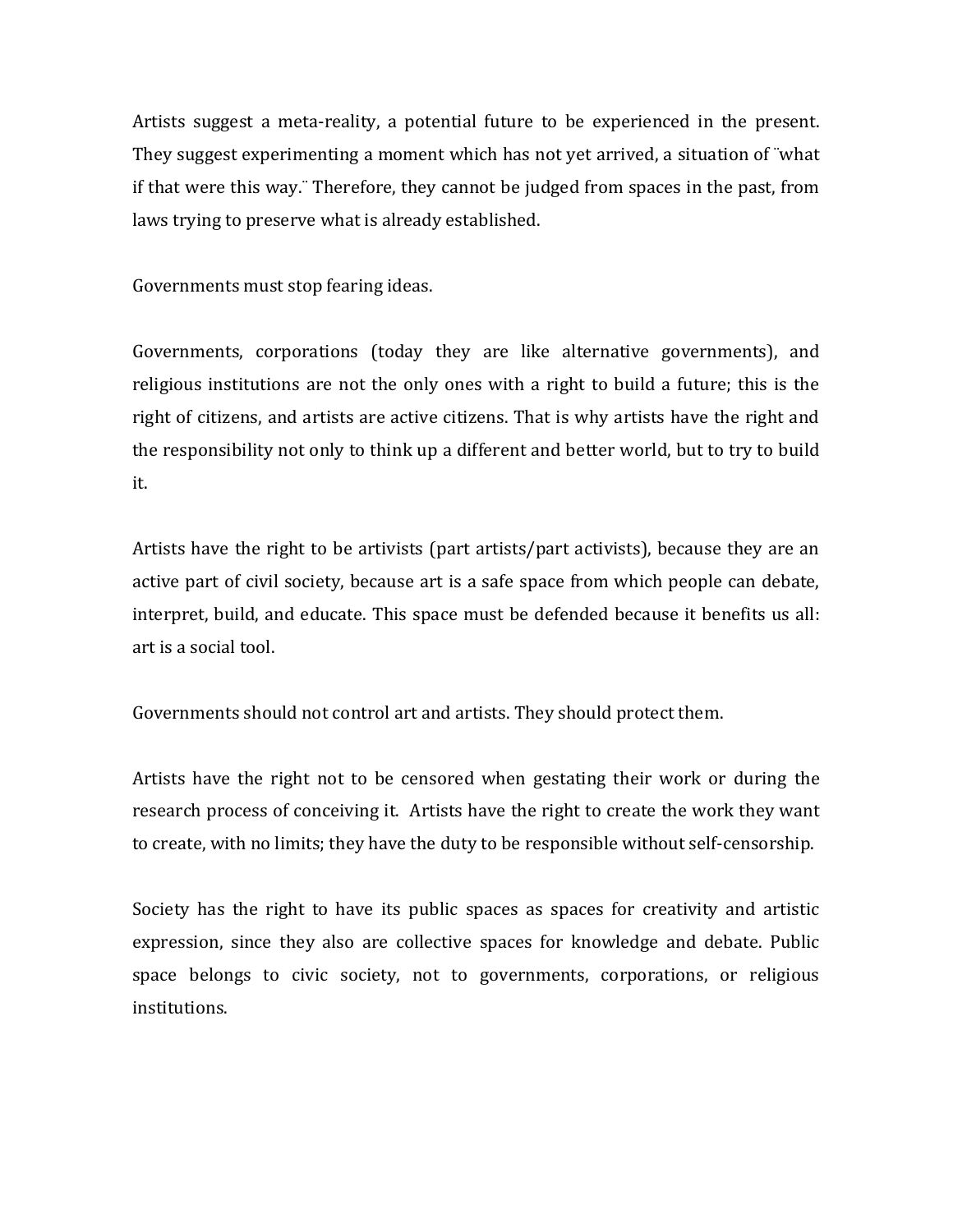Freedom of artistic expression does not emerge spontaneously. It is something one learns to reach leaving behind pressure, emotional blackmail, censorship, and selfcensorship. This is a difficult process that should be respected and appreciated.

Artistic censorship not only affects artists but the community as well, because it creates an atmosphere of fear and self-censorship paralyzing the possibility of exercising critical thinking.

To think differently from those in power does not make you irresponsible.

In moments of high sensitivity (wars, legislative changes, political transitions), it is the duty of the government to protect and guarantee dissident, questioning voices, because these are moments in which one cannot do away with rationality and critical thought and it is sometimes only through art that many emerging ideas can make a public appearance. Without dissent there is no chance of progress.

Socially committed artists talk about difficult moments, deal with sensitive topics, but, unlike journalists, they have no legal protection when doing their work. Unlike corporations, they have no significant economic backing. Unlike governments, they have no political power. Art is a social work based on a practice that makes artists vulnerable and, as is the case with journalists, corporations, and governmental or religious institutions, they have the right to be protected because they are doing a public service.

The right to decide the value of an artistic statement is not a right of those in power. It is not the right of governments, of corporations, of religious institutions to define what art is. It is the right of artists to define what art is for them.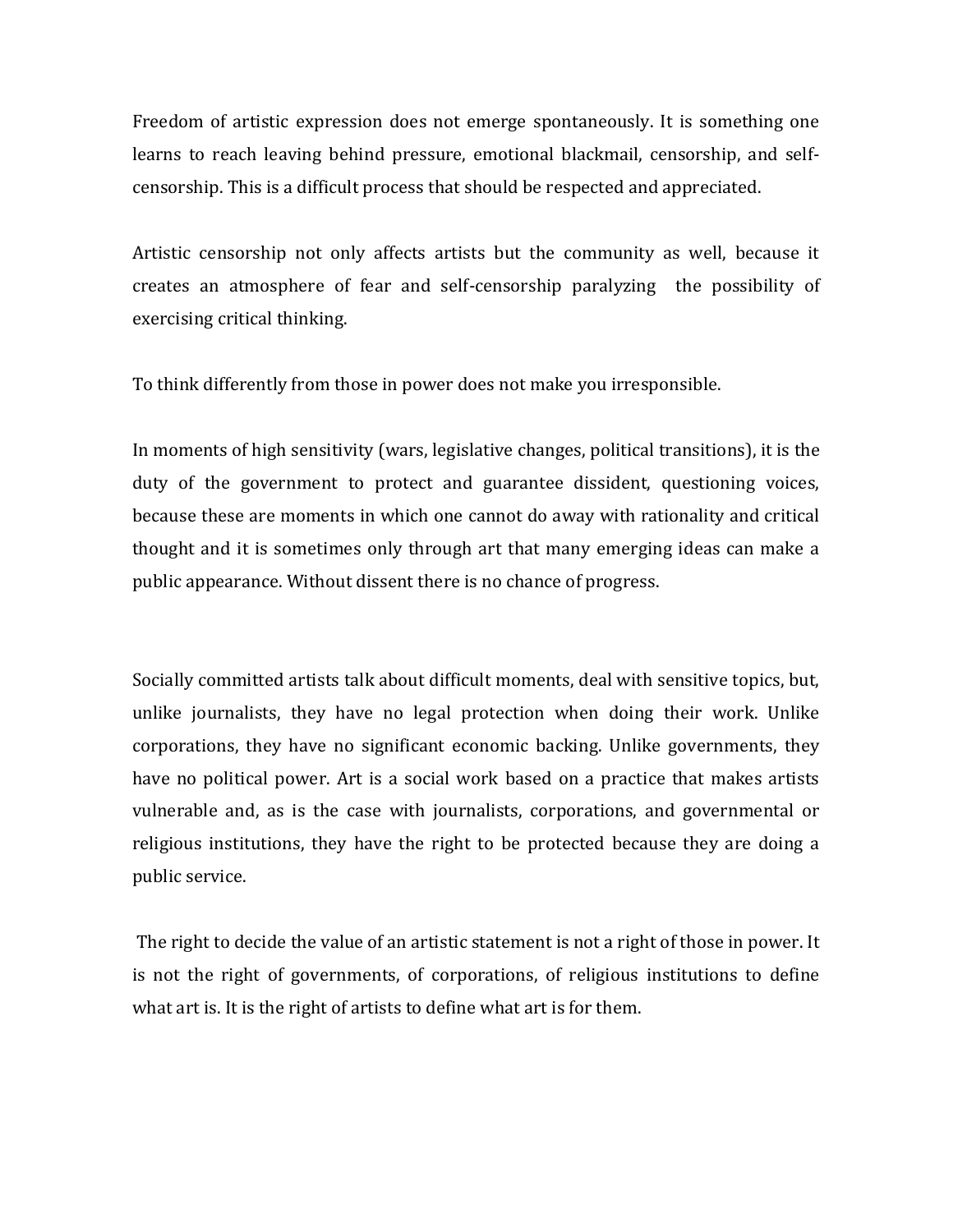Art is a complex product without a single and final interpretation. Artists have the right of not having their oeuvre reduced or simplified as a schematic interpretation which may be manipulated by those in power to provoke and, consequently, result in public offenses directed to the artists, so as to invalidate their proposals.

To create a space for dialogue and not for violence against works of art questioning established ideas and realities, governments should provide educational platforms from which artistic practice may be better understood.

We must be cautious about the increasing criminalization of socially committed artistic creation under the rationale of national security and the need to control information because of political reasons with the purpose of censuring artists.

There are many types of strategies for political censorship. Political censorship is not only exercised through direct political pressure, but censuring the access to economic support, creating a bureaucratic censorship postponing production processes, marginalizing the visibility of a project by drawing artists away from legitimization, and distribution circuits; controlling the right to travel, deciding who has the right to talk on what subjects; and, at times, even using "popular sensitivity" as censorship. All these are decisions taken and conducted from political power so as not to be challenged.

On the other hand, there are artists who are internationally acknowledged and admired because of being *artivists* in their countries of origin and who, at a given time, for one reason or another, migrate and establish themselves temporarily in other countries where they find a new type of censorship, a censorship that relegates, pigeonholes, and sets them inside a limited mental geography where they are only allowed to talk critically of the country they come from and not the country to which they have arrived. This is a situation of censorship in which artists are relegated to being uni-dimensionally political: a used political object.